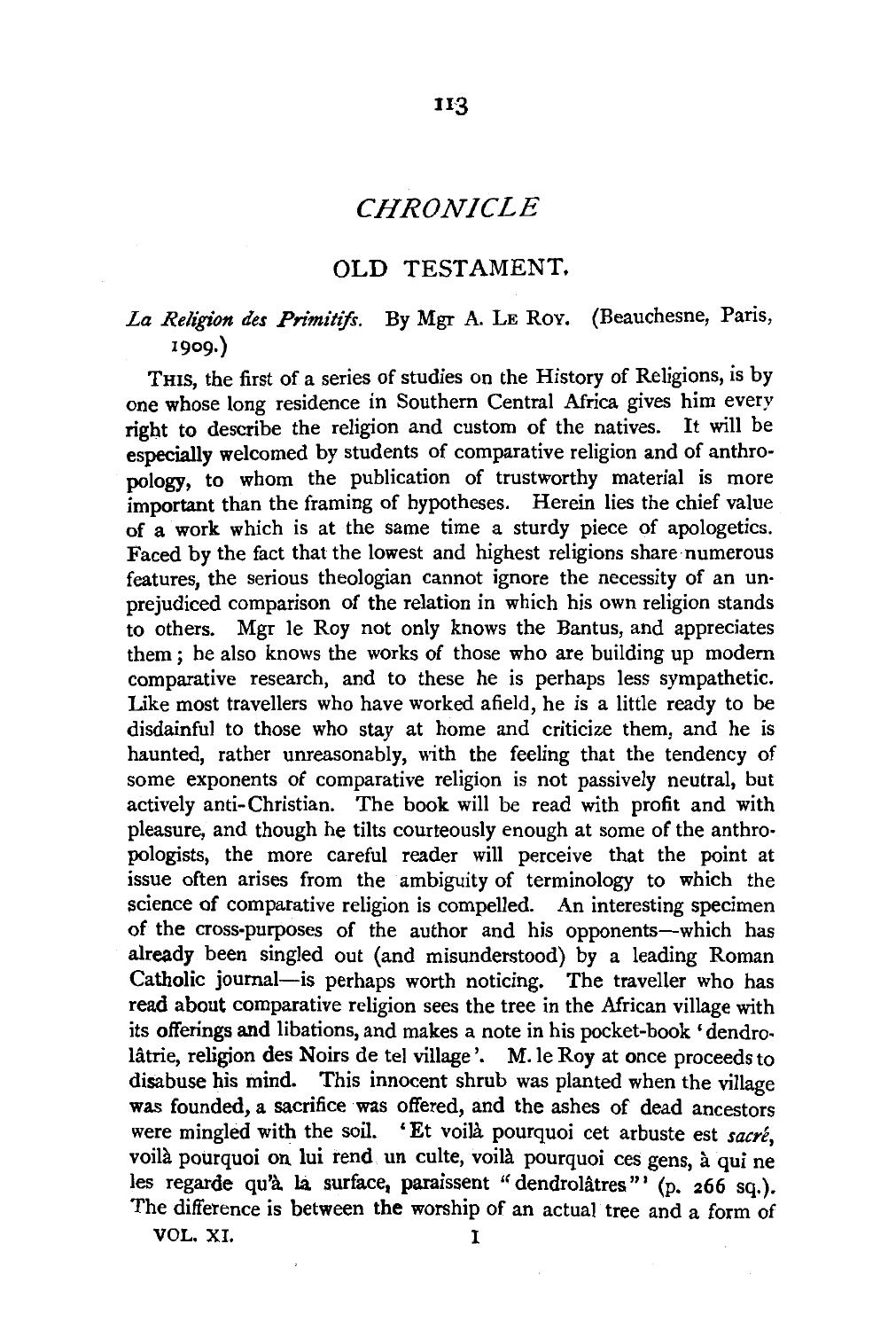## I 14 THE JOURNAL OF THEOLOGICAL STUDIES

cult where the tree (as one knows from other instances) is intimately associated with the life and well-being of the village. Call it tree-cult and M. le Roy should be satisfied : it is certainly not so innocent as he appears to believe. There is no less ambiguity attaching to sacred stones, relics, and images ; no less intelligible is the conflict of opinion regarding their place in the official or popular religion. Against ' des théories philosophiques et des affirmations aprioristiques' the author maintains his conviction of an original divine revelation, which, like one explanation of the presence of closely related myths all the world over, favours the assumption of a common human possession from the dawn of the human race and its dispersion (pp.  $487-491$ ). One may suppose that the great antiquity of the human race and the relative brevity of the period known to history makes premature any theory of the course of religious developement, and so far as concerns the interpretation of the present accessible evidence it will be prudent to distinguish between the facts which Mgr Le Roy has so carefully presented and the particular conclusions which he draws from them in his synthesis. It is interesting to observe, in this connexion, that over some important aspects of comparative religion he differs from Abbe Bros of Meaux who has also inaugurated a series of equally popular monographs relating to the history of religions.

## *Old Testament Theology and Modern Ideas.* By R. B. GrRDLESTONE, M.A. *Comparative Religion.* By W. ST. CLAIR TISDALL, D.D. (Longmans, Green & Co., 1909.)

THE two books belong to the Anglican Church Handbooks, edited by the Rev. Griffith Thomas. Canon Girdlestone furnishes a brief and elementary survey of the teaching of the Old Testament. Its sincerity and earnestness will commend it to many devout minds, though it is hardly a useful guide to any modern ambitious student. The book is quite unhampered by any consideration of the internal biblical problems or of the ancient ideas current when the Old Testament was written, and gives an unreal impression of Israelite history. Dr Tisdall's handbook is an estimate of Christianity in the light of comparative religion. It is always difficult to hold the balance fairly between the one extreme which isolates Christianity from all other religions, and the other which tends to confuse it with them, and to some readers it will appear that the book, regarded as a piece of apologetics, takes up positions which lay it open to attack. It does not strike one so forcibly as F. B. Jevons's *Introduction to the Study of Comparative Religion* (expressly intended for Christian missionaries in foreign fields), and it has not the grasp of J. A. MacCulloch's *Comparative Theology.* Though brief, the argu-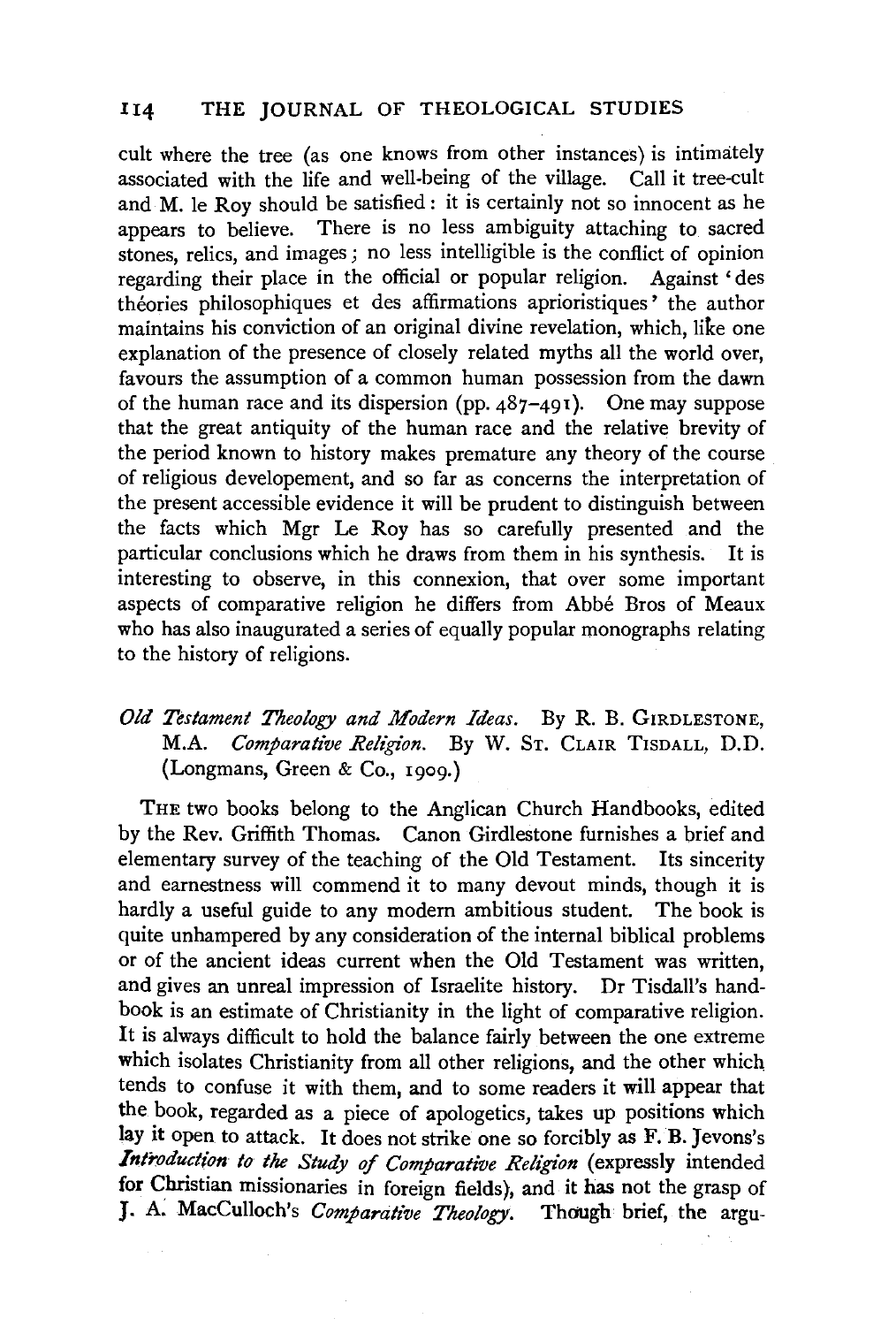#### CHRONICLE 115

ments are dearly stated and lead to the conclusion that in Christianity 'the truths that lie half-buried and wholly deformed in the ethnic religions are ... without the errors which elsewhere render them potent for evil' (p. vii).

## *Israel's Hope of Immortality.* By the Rev. C. F. BURNEY, M.A., D.Litt. (Clarendon Press, 1909.)

DR BURNEY here issues to a wider public four lectures written for the Vacation Term for Biblical Study for Women held at Durham in 1906, and published in *The Interpreter*, 1907. He deals with the ideas of Sheol and the future life, the early rudiments of a doctrine of immortality, the developement of religious individualism and man's relationship to God, the problem of suffering, &c., and covers the apocalyptical as well as the biblical literature. The subject is handled popularly but in scholarly manner; on theological rather than on historical and comparative lines. In the circumstances a somewhat narrow treatment was inevitable, and a more detailed study of the problems would be welcome. If, indeed, the belief in immortality fills 'a more prominent place in the hearts and hopes of uncivilized than of civilized men' (Jevons), and if the Babylonian evidence suggests that a belief in the resurrection of the body goes back to 2000 B. c. (Lagrange), there are features in Israelite religion which provoke a fuller enquiry than Dr. Burney's space has allowed. This popular study will serve as a useful introduction to the more critical and elaborate monograph by Dr Paul Torge *(Seelenglaube und Unsterblichkeitskoffnung im alien Testament).* 

## La Lutte de Yahvé avec Jacob et avec Moise. By M.A.J. REINACH. (Geuthner, Paris, 1908.)

THIS is a reprint from the *Revue des Etudes etknographiques et sociologiques* (June-July 1908), and consists of a study, in the light of comparative custom and religion, of the wrestling of Jacob with the divine being who fears the dawn and hesitates to reveal his name, and of the remarkable interview between Moses and Yahweh which culminates in the rite of circumcision. His learned investigation of the circles of ideas associated with the narratives is extremely suggestive, and appeals more particularly to those who sympathize with endeavours to understand that background of thought upon which the religion of Israel was placed. It is one of the several recent efforts to reconsider the 'primitive' traits in the Old Testament and their significance for the developement of ancient religion ; and the value of all these lies not so much in the particular hypotheses which are put forth as in the preparation for the advance from the literary-critical hypotheses to their<br>
I 2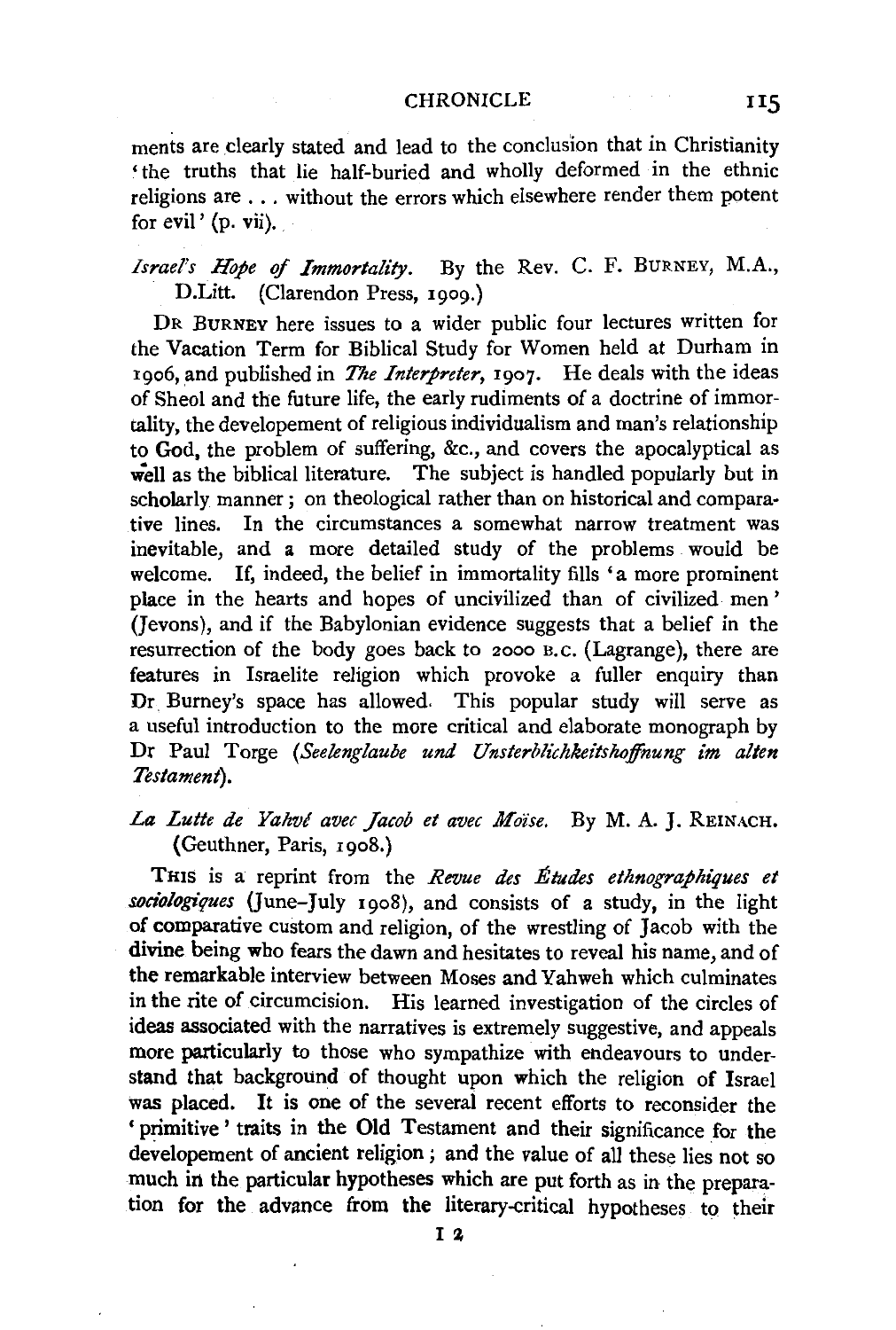## II6 THE JOURNAL OF THEOLOGICAL STUDIES

application to biblical religion and history. M. Reinach's essay is replete with much interesting evidence, and his data are generally convincing. Although he reaches a conclusion regarding the origin of circumcision which strikes me (at least) as being only a possible theory, one must acknowledge one's indebtedness to a thoughtful study, which, if it emphasizes ever more forcibly the gap between biblical and popular Palestinian thought, is nevertheless quite in accordance with the results of external research in other directions.

# *Modern Research as illustrating the Bible.* By the Rev. S. R. DRIVER, D.D., Litt.D., Fellow of the British Academy. (Oxford University Press, 1909.)

THE book contains the three lectures delivered under the Schweich Trust which is administered by the British Academy for the furtherance ·of research in ancient civilization with reference to biblical study. In inaugurating the first series of 'The Schweich Lectures' Dr Driver begins with some account of the progress made during the last century in the principal branches of biblical research-archaeology, art, history, language, and literature-summarizing briefly the new knowledge gained partly from the discovery of inscriptions or in the course of excavation, and partly from the equally important employment of scientific methods of treating the material. His rapid survey is sufficient to shew how extensive the field of modern critical biblical study has become, and how needful is a preliminary training on the part of those who enter the field ; and as he enumerates the more prominent landmarks in the course of the last century, it is impossible not to realize how very recent the most imposing and valuable discoveries really are. In these lectures Dr Driver describes ancient Palestine as we now know it, the excavations of the Palestine Exploration Fund at Gezer being specially laid under contribution. is the first English publication of its kind; for although there is little that is quite new, the wealth of information in the book has hitherto been scattered in numerous reports, periodicals, and technical volumes. It is obvious that with the advance of knowledge there is the greater need for more thorough equipment on the part of those who utilize the evidence of a branch of research outside their own, and confusion has sometimes been caused in the past when trained archaeologists have ventured upon fields with which they were less perfectly acquainted. Dr Driver, for his part, acknowledges his entire dependence upon 'the work of archaeologists, but he has throughout used his own sound judgement, with the result that he consistently avoids purely hypothetical views or attractive combinations of evidence which mean far more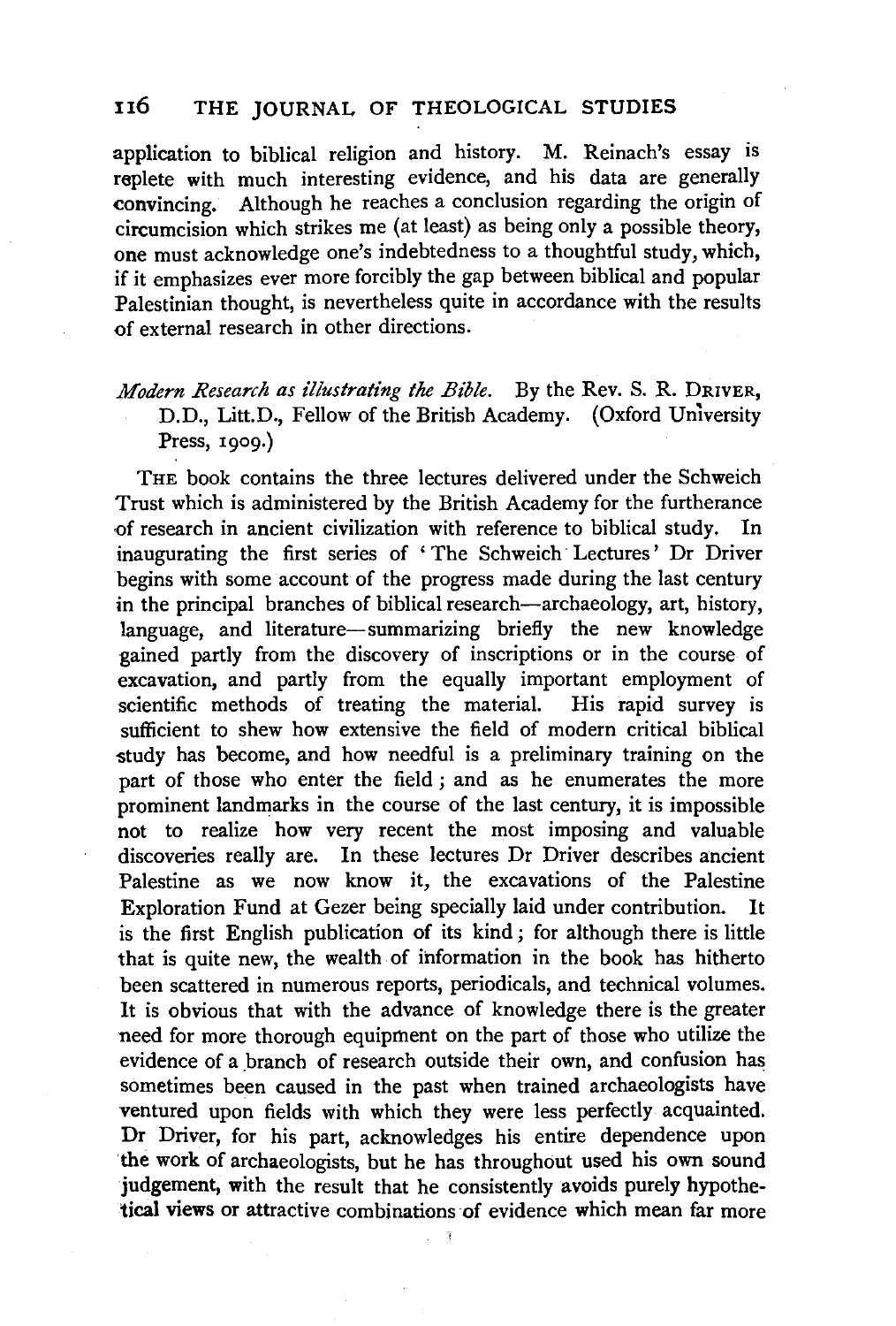#### CHRONICLE 117

than the archaeological material really allows. Archaeology, as he shews, has made the Hebrew an Oriental people severed from their neighbours especially in religion ; but the latter was built upon the same material foundation as those of other Oriental peoples, yet it succeeded in rising immeasurably above them (p. 90). To obscure or deny this relationship, which is sometimes embarrassingly close, is to kick against the facts ; to ignore the vital differences is contrary to scholarly enquiry. This book adds to the many debts which English students of the Old Testament owe to Dr Driver ; it is noteworthy as much for its accumulation of solid evidence and wealth of illustrations as for its moderate price, and it will be valued for its clear and accurate statement of archaeological results as also for its recognition of the present limitations of purely archaeological study.

## *Altorientalt"sche Texte und Bilder zum A/ten Testamente.* Edited by Dr HuGo GRESSMANN. (Mohr, Tubingen, 1909.)

DR GRESSMANN, who has already done good service in Old Testament religion and archaeology, is to be congratulated upon this work, which may be cordially recommended to readers of German. The first volume contains an excellent selection of non-biblical texts which in one way or another bear upon the Old Testament. For the Old Testament is only a fragment of the ancient literature of Palestine, and it behoves the serious student to acquire some knowledge of the contemporary literature of the surrounding lands. Thus we have first a large series of Babylonian and Assyrian texts translated by Dr Ungnad. Here are myths and epics, hymns, psalms, and other religious literature ( $i$   $i$ - $i$ o $i$ ); various historical texts relating mainly to Palestine and Syria ; the whole of the famous code of laws promulgated by Khammurabi, and a few supplementary records of a legal character (pp.  $134-171$ ). The same scholar also provides translations of a few non-cuneiform inscriptions, e. g. the Moabite stone, Phoenician sacrificial tablets, two of the Elephantine papyri, &c. Dr Hermann Ranke is responsible for the Egyptological department, which includes specimens of prophecy, proverbs, romance, and a good selection of historical texts (pp. 180- $253$ . In the second volume Dr Gressmann himself has collected  $274$ illustrations, each with a brief description and with any necessary references to the preceding volume. They are taken from monuments, inscriptions, seals, gems, the results of excavation, &c., and although many have hitherto been scattered about in standard works, a few are published for the first time. The great majority of them are of religious interest (places, objects, and forms of cult ; deities and their symbols ; demons, amulets, myths, &c.), but there is a very good collection of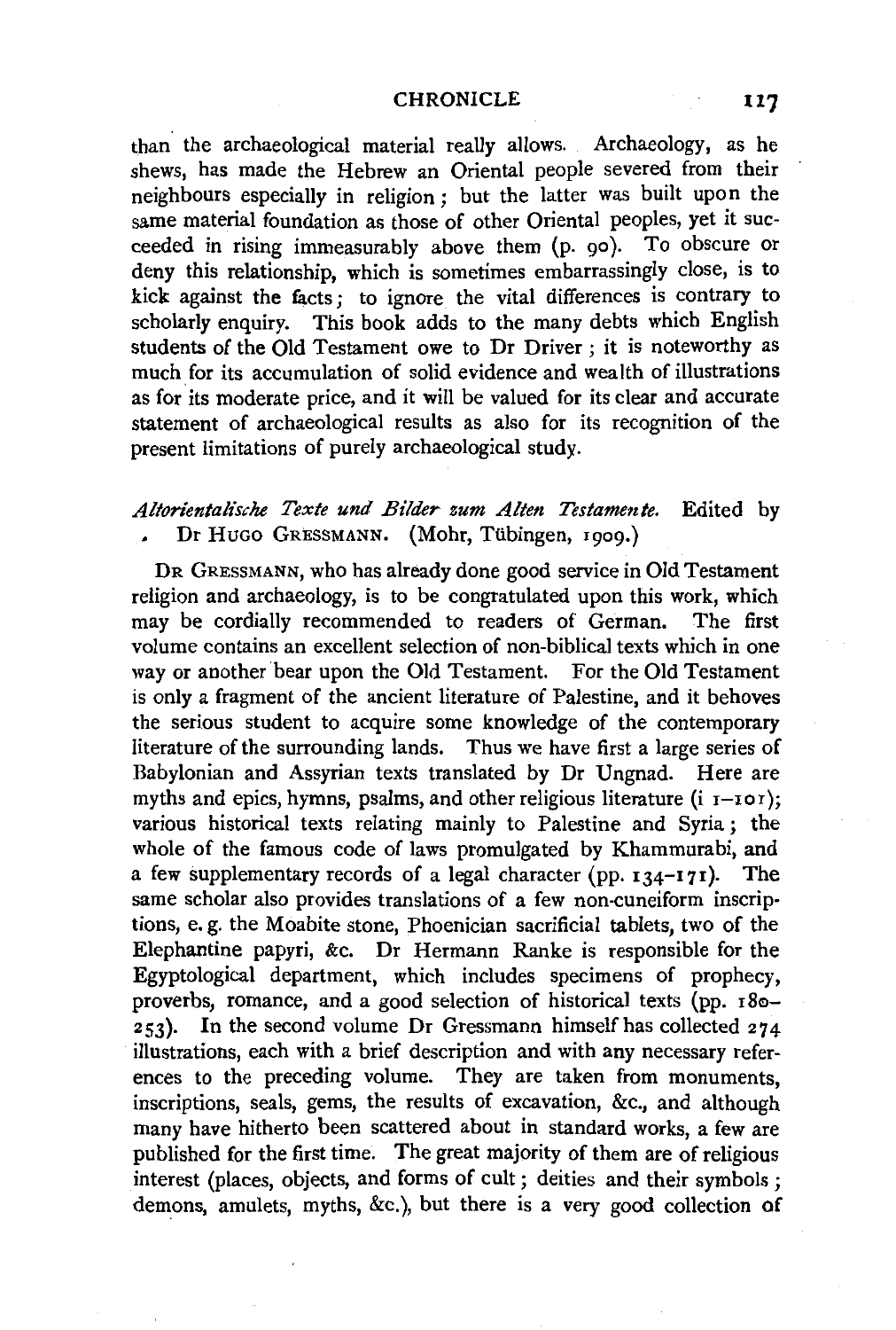ethnical types, representations of historical events in Palestine, and of the heroes of history (e. g. Ramses II, Sennacherib).

This work is naturally fuller than the Rev. C. J. Ball's *Light from the East* (1899), which is still the best book for English readers, and it is so thorough that it is unreasonable to lament the few lacunae which strike one here and there. Nevertheless, one must regret the scanty treatment of the material for the reigns of Asurbanipal (p. 124) and Ramses II (p. 248). It is a great gain to have in such handy compass a miniature library of the external evidence bearing upon the Old Testament, and it is safe to say that few who turn over these pages will have realized previously the wonderful advance, in less than a generation, of our knowledge of Bible-lands. Every care has been taken to make the work objective and trustworthy. It supplies the 'raw material' for the intelligent reader to draw his own conclusions, and it appeals to all who take 'an historical interest in the Old Testament, and in the relationship between Israelite religion and literature and the mental life of the Ancient East' (p. v).

### *Biblical Criticism and Modern Thought*. By W. G. JORDAN, B.A., D.D. (T. & T. Clark, Edinburgh, 1909.)

THIS work, by the Professor of Hebrew and Old Testament Exegesis in Queen's University, Kingston, Canada, is written for ministers and intelligent laymen who may not have realized the place of the Old Testament in the life of to-day. It is devoted partly to a general review of the modern outlook of its problems and partly to an explanation of the manner in which it may be expounded by modern critical theologians. The book will reassure those who had perhaps been inclined to lend too ready an ear to various recent apologetic and conservative writers, and its energetic and virile criticism of those who, however well meaning and sincere, mislead their readers, is not too strong. As Dr Jordan points out, it is open for other scholars to propose an alternative position to that of the great majority of Old Testament critics, but this has not yet been done. Elsewhere the present writer has had occasion to comment upon the different features of this book *(Rev.*  of *Theol. and Philos.*, August 1909), and to his remarks he would only add a word on the useful bibliographical information in the appended notes, which include matter quite as important as that in the text itself.

Outlines of Introduction to the Hebrew Bible. By A. S. GEDEN, M.A.; D.D., Tutor in Hebrew and Biblical Literature at the Wesleyan

College, Richmond. (T. & T. Clark, Edinburgh, 1909.)

AN adequate treatment of this subject has long been needed, and **Dr** Geden's book will prove useful to students and teachers alike. It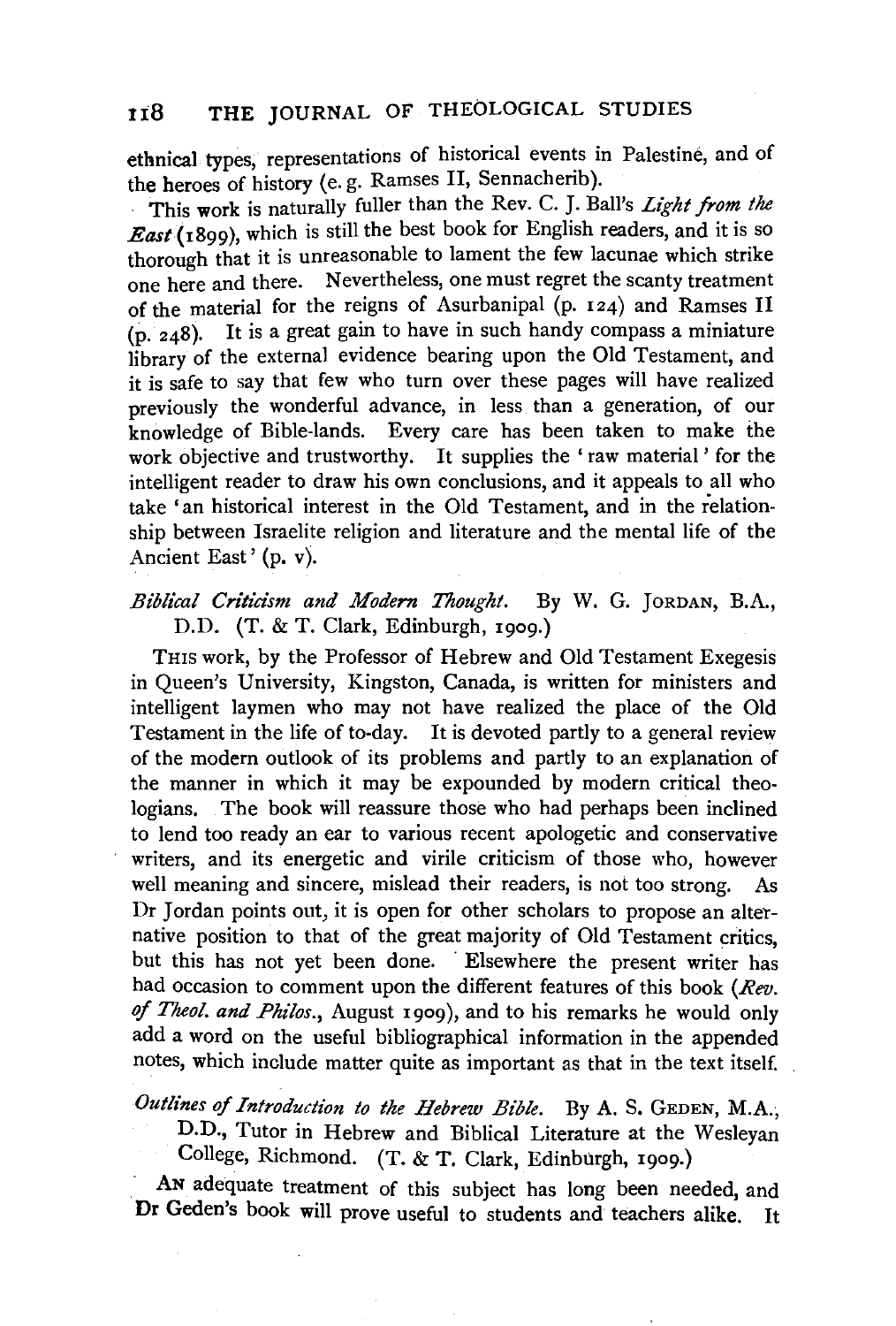110

deals with the language, text, and canon of the Old Testament (pp. 1-  $152$ ), the principal versions (pp.  $153-253$ ), and concludes with a lengthy chapter on the Pentateuch and its literary criticism (pp. 254-354). There are fourteen illustrations of interesting MSS and printed editions, and indexes of the subject-matter and of biblical passages elucidated or explained. Much care has evidently been taken in the preparation of the book, and although it makes no pretence to be complete or exhaustive, it is likely to be of value for some time to come. Dr Geden does not appear to be acquainted with the useful *History of the Text of the Old Testament* by T. H. Weir, or the valuable article 'Text and Versions' in the *Encyclopaedia Biblica* by F. C. Burkitt, and I miss references to B. Pick's studies *(Hebraica,* viii sq.) supplementary to the remarks on the vowel-points and printed editions. There is an absence of clearness in. Dr Geden's remarks on Aramaic, which is said to be 'at least as old ' as Hebrew  $(p, 3)$ ; he confuses its script with old Hebrew  $(p, 42)$ , and instead of the reference to Euting's collection of Nabataean inscriptions (p. 19) the reader should have been directed to the great Corpus of Semitic inscriptions which the French Academy are publishing. There is more serious incompleteness in the account of the 'Nash papyrus ', which is *not* 'in a private library' (p. 57), but in that of the University of Cambridge; the author reproduces the first prepared photograph, and not the later successful facsimile, and he ignores subsequent discussions, in particular the monograph of Norbert Peters.1 One would like to have the authority for the Punic translation of parts of the Bible  $(p, 23)$ ; and, in the rather unequal treatment of the versions, more space should surely have been devoted to Lucian's recension (p. 204) and the important problems of 1 Esdras (p. 181 sq.). Instead of a much needed chapter on textual criticism, Dr Geden provides a disproportionately long excursus on the Pentateuch where he differs chiefly from the standpoint of current criticism in contending that Deuteronomy, though found in Josiah's reign, really dates from the time of David or Solomon (p. 330 sq.), and that the Yahwist and Elohist sources should be dated nearer the Mosaic age (p. 342). This astonishing effort to reconcile criticism and tradition is followed by the very proper insistence upon the necessity of sympathy with Oriental modes of thought (p. 352), but the author has quite ignored the fact that the increasing knowledge of ancient Palestine not only supports the late origin of the sources of the Pentateuch, but has tended to be distinctly more detrimental to the traditional position. This last chapter hardly answers to the needs of

<sup>1</sup> Moreover he proposes to read 'the deep' for 'the sea' in Ex. xx. 11, and retains my תחמור (v.17), whereas the photographs now shew that  $\pi$ חמור (originally recognized by Prof. Burkitt) is correct. See my statement in P.S.B.A., 1903, p. 43.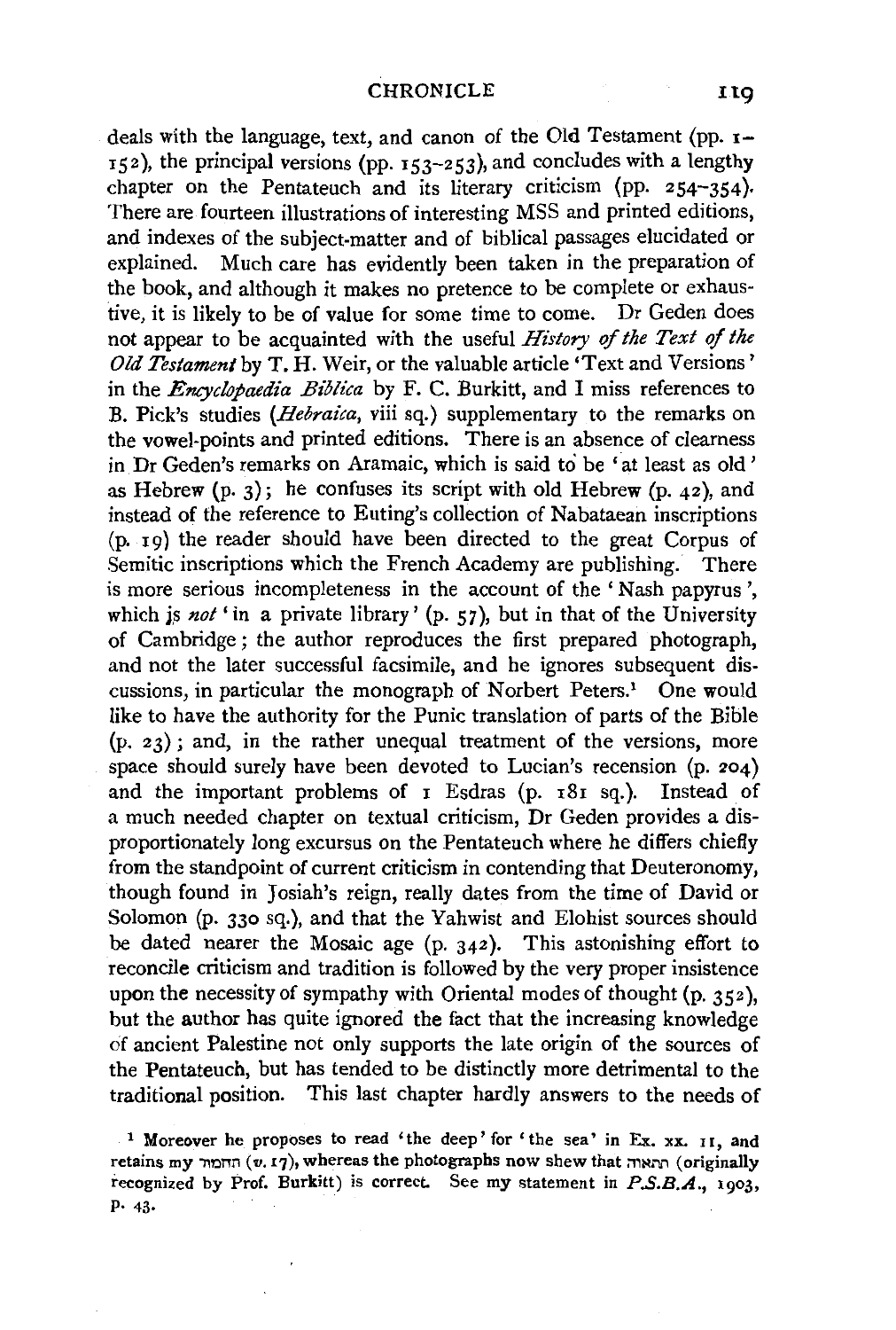# 120 THE JOURNAL OF THEOLOGICAL STUDIES

modem students and might well have been more in accordance with modem research.

# *An Independent Examination of the Assuan and Elephantine Aramaic*  Papyri. By L. BELLELI, Dr. Phil. (Florence). (Luzac, London, 1909.)

THIS book is an attempt to prove that the famous papyri of the Jews of the fifth century B. c. in Elephantine are impudent and worthless forgeries. Dr Belleli does not state his view for the first time ; it has been the cause of unpleasant controversy and recrimination which the tone of this book will not allay. The author gives some very good reproductions of the Aramaic texts, and has many elaborate chronological tables, which, in his opinion, disprove the authenticity of the dated papyri. That the chronological questions are difficult and confusing nobody will deny; and an interesting story cited on p. 81 shews that the problems of the calendar caused no less hot discussions even among the Rabbis of the second century of this era. The presence of problems does not prove forgery, and no weight can be laid upon the author's objections based upon the occurrence of Persian words (p. 99 sq.), of Hebrew and non-Aramaic terms (p. 133), or upon the various palaeographical features (pp. 100, 110, 113), and the difficulties of translation or interpretation (pp. 119, 135). On his own theory we have to recognize a very profound plot organized by one who possesses, not merely 'a certain amount of Semitic learning' (p. 136), but the best equipped mind of the day-some one who has followed the work of the decipherers, manufactured papyri, partly in support of their views (pp. 107, 122), and has introduced evidence which it has taken the best Babylonian, Persian, and Hebrew scholarship to explain. With these clues the author should have no difficulty in locating 'the factory of this spurious literature  $-$ if he is on the right track; but his arguments do not prove his ingenious contention, and much stronger evidence must be produced before he can justify an opinion which has not as yet been favourably received by scholars equally unprejudiced and more competent to form an estimate.

### *Manassewitsch's Grammatik der Hebräischen Sprache.* New edition by Dr BERNHARD TEMPLER. (Hartleben, Vienna, 1909.)

Tms is an entire remodelling of the older edition. Its best features are the numerous good reading-exercises drawn up in accordance with the desire to make the book suitable for self-taught students. This being the aim, greater care should have been taken to secure accuracy, completeness, and clearness. Thus, the *mappik* point in  $h\hat{e}$  is often